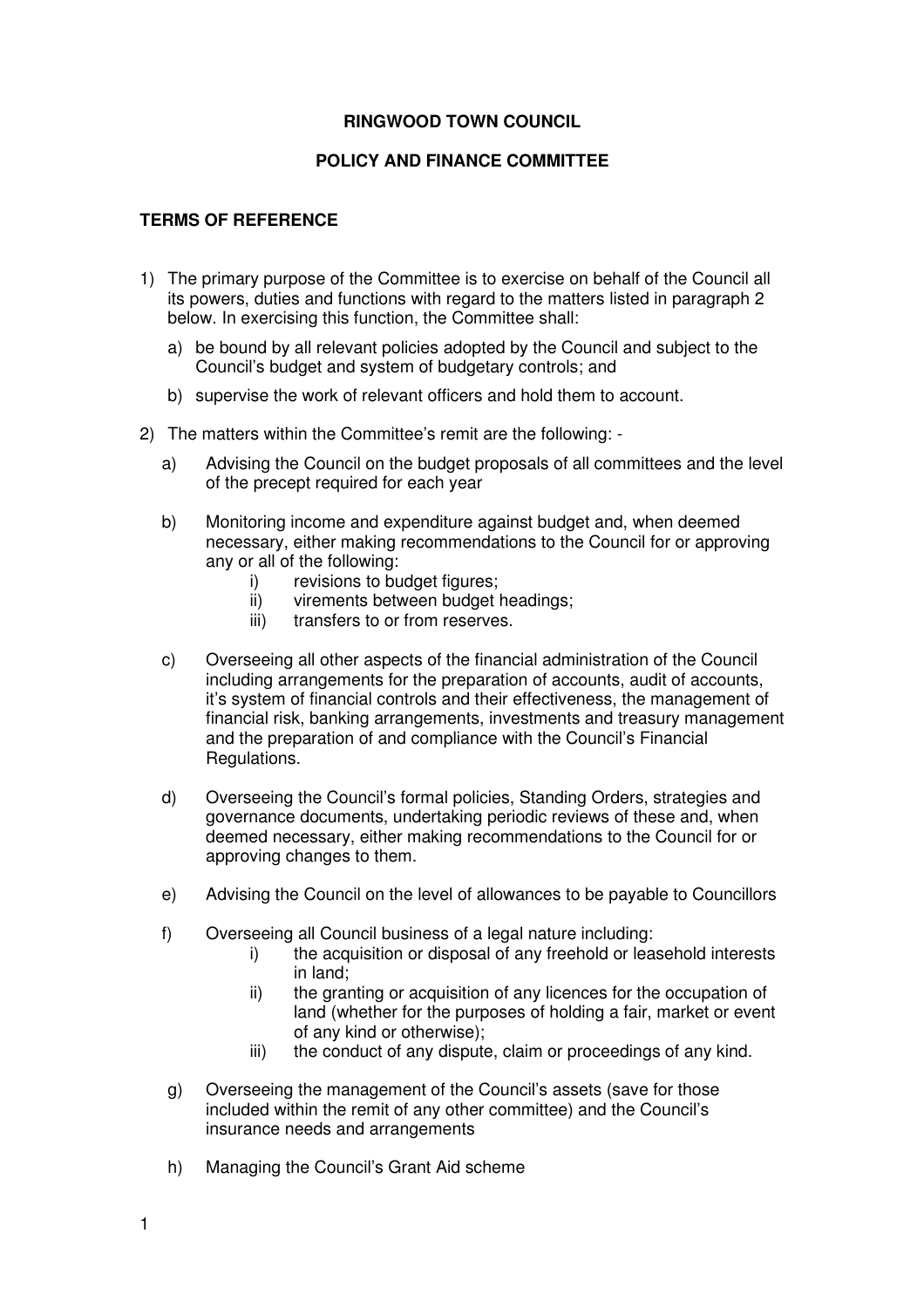- i) Reviewing the Council's scale of fees and charges annually (or at such other intervals as are thought fit) and determining changes to these
- j) Reviewing the Council's subscriptions annually (or at such other intervals as are thought fit) and determining renewals or cancellations of them
- k) Reviewing the Council's contracts, service level agreements and other legal arrangements with other parties annually (or at such other intervals as are thought fit) and, where necessary and practicable, giving guidance or directions about their variation, termination or renewal
- l) Advising the Council on responses to be made to any plans, policies or strategies proposed or published by New Forest District Council, New Forest National Park Authority, Hampshire County Council, the Local Government Boundary Commission for England or any other competent authority where such response has been requested or is appropriate having regard to the powers and functions of the Council
- m) Overseeing the management of the Council's office functions including the Information Service, IT hardware and software, the Council's website and official social media accounts, data protection policies and arrangements, publication scheme and freedom of information responsibilities.
- n) The exercise of any other power, duty or function of the Council that may lawfully be delegated to a committee, where this is judged to be in the interests of the town and necessary without delay, notwithstanding the fact that ordinarily the matter would have been referred to another committee or the Council for determination.

## **DELEGATED POWERS**

The following powers are delegated to the Committee to enable it to discharge its functions:

- i. To give any instruction, direction or guidance relating to any matter within its remit to any officer which the Council could lawfully have given and which is either consistent with the delegation of powers to officers or has been requested by the officer concerned;
- ii. To approve on behalf of the Council any contractual or expenditure commitment for a matter within its remit that is within approved budgets and not inconsistent with decisions delegated to officers;
- iii. To authorise on behalf of the Council the use of funds held in any earmarked reserve PROVIDED that "use" in this context shall include spending funds, committing funds to future expenditure or putting funds at risk of being called upon to meet a contractual or expenditure commitment;
- iv. To revise the Council's budget or approve a virement between budget headings;
- v. To approve changes to any Council policy, governance or strategy document (except Standing Orders or Financial Regulations);
- vi. To approve the initiation of any legal proceedings in the name of the Council or any steps in connection therewith; and